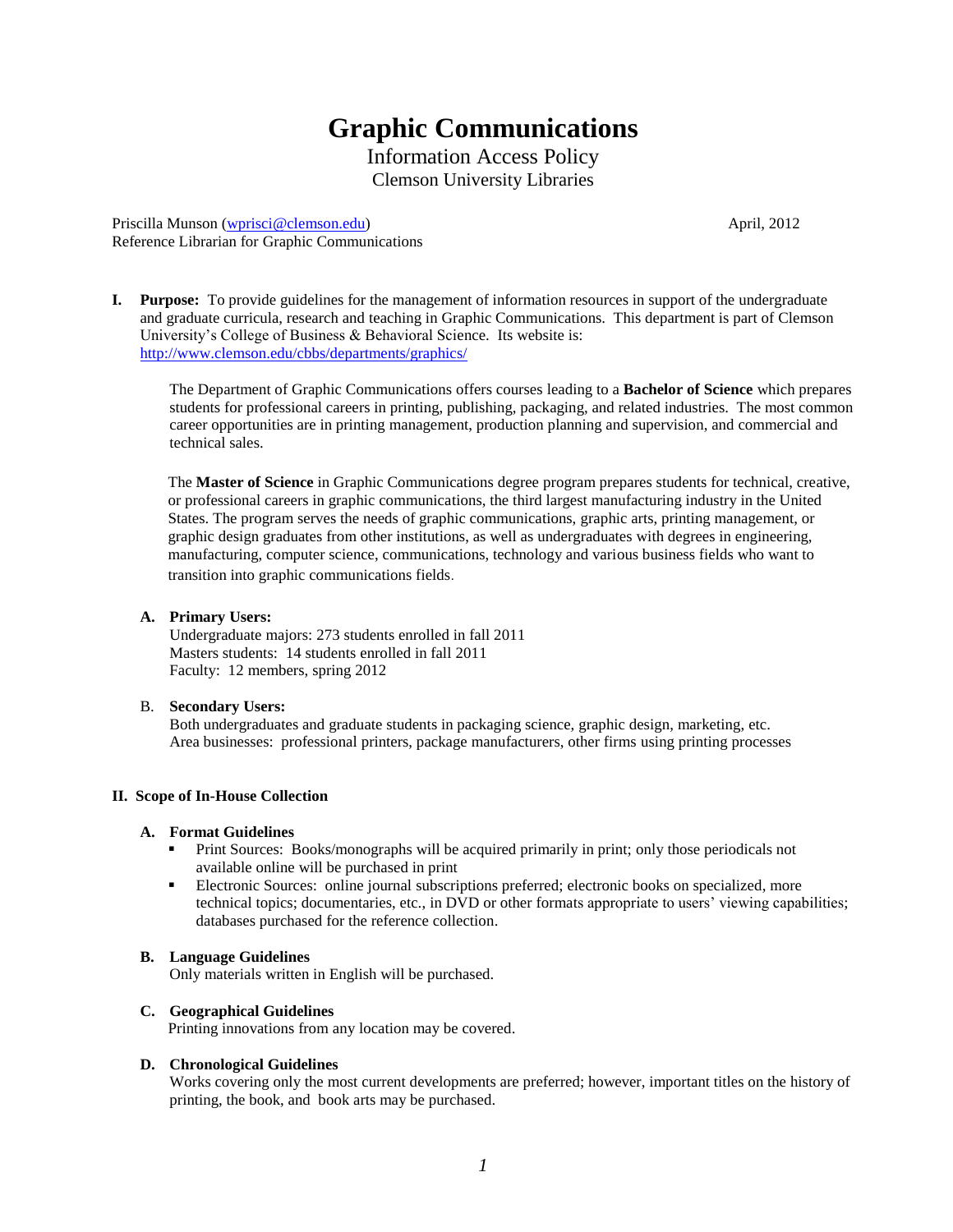#### **E. Publication Date Guidelines**

Only materials published within the last two years will be selected routinely.

## **F. Special Types of Materials Included**

- Online Indexes to Articles (databases purchased from electronic serial funds) *Business Source Premier General Business File ASAP Business & Company Resource Center Engineering Village PIRABase Food Science & Technology Abstracts*
- Directories, Dictionaries, Encyclopedias, Handbooks: *ReferenceUSA Business Database Glossary of Graphic Communications* Z118 .G76 2008 *GATF Encyclopedia of Graphic Communications* Z118 .G29 1998 *Environmental Regulations for Printers* KF1893 .B57S48 2003

# **G. Types of Materials Excluded**

Textbooks: Books assigned as required texts for Clemson University classes will not be purchased intentionally. Other textbooks may be acquired when they support the curriculum.

#### **H. List of Core Journals/Magazines/Electronic Journals (current subscriptions only):**

All titles are online, except those followed by a call number:

- American Printer
- Canadian Printer
	- o Communication Arts call number (Architecture Library) NC997 .A1C2
- Converting Today
- Design Issues
- Eye: the International Review of Graphic Design
- Flexible Packaging
	- o FLEXO call number Z252.5 .F6F58
	- o Flexotech call number Z252.5 .F6F64
- Folio: the Magazine for Magazine Management
- Food & Drug Packaging
	- o Gravure call number Z258 .G7
- How: Design Ideas at Work
- Ink World
- Label & Narrow Web Industry
	- o Package Printing call number TR980 .G7
- Packaging Digest
- Packaging Technology & Science
- Packaging World (www.packworld.com)
- $\bullet$  Paper 360
- Paper, Film & Foil Converter
	- o Popular Photography call number TR1 .P8847
- $\bullet$  Print
- Print Solutions Magazine (www.printsolutionsmag.org)
- Print Week/PrintWeek
- Printing History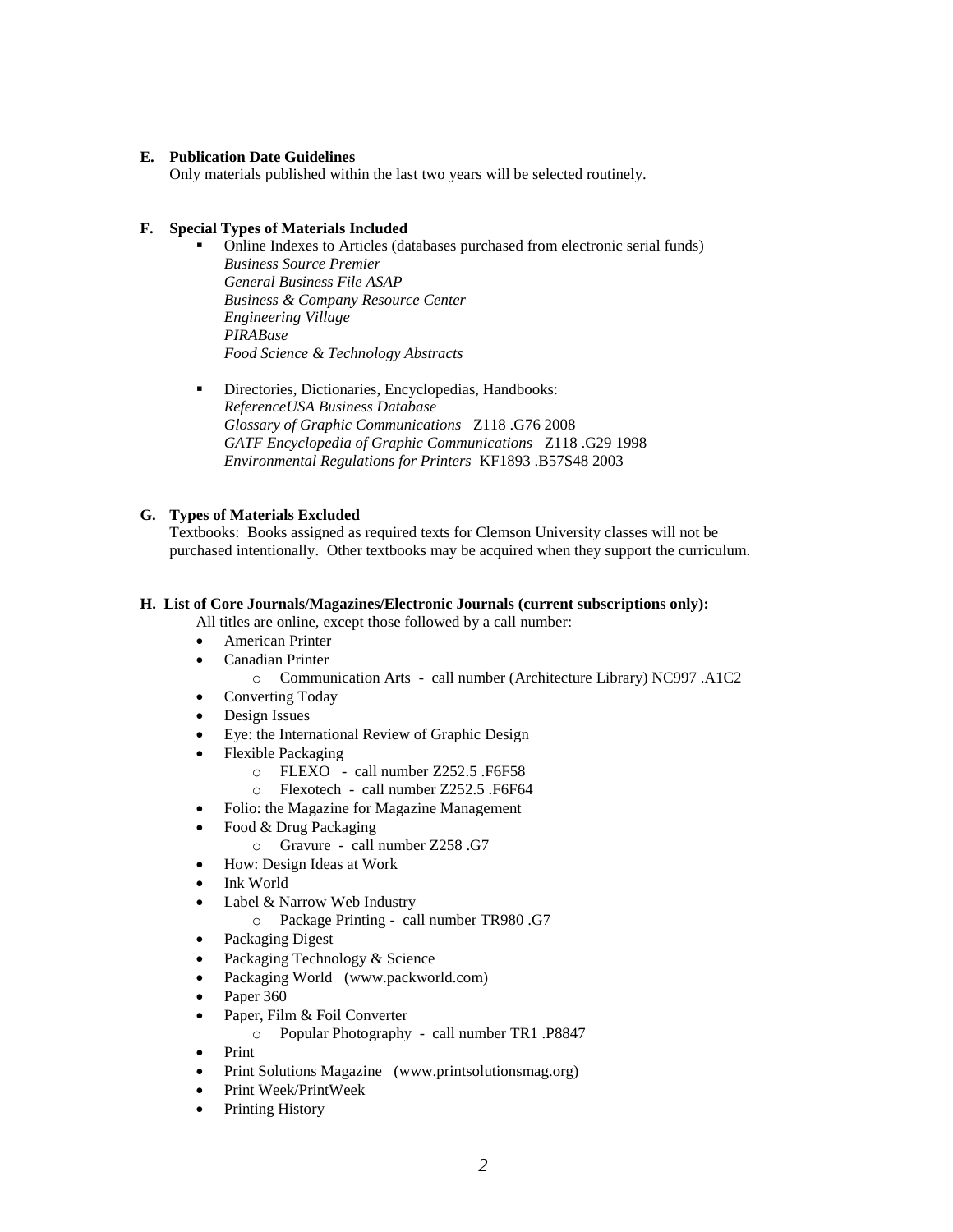- o Printing Impressions call number Z119 .P8
- o Printing Industries of America, the Magazine call number Z119 .G372
- o Proceedings/TAGA (Technical Association of the Graphic Arts) call number Z120.5 .P76
- Pulp & Paper Canada
- Pulp & Paper International
- Quaerendo: ...devoted to manuscripts & printed books
- Quick Printing
	- o Screen Printing call number TT273 .S33
- Seybold Report: (various subtitles)
- Textile World
- U & lc Online(Upper & Lower Case Magazine www.itcfonts.com/Ulc)
- Visible Language
	- o Visual Communications Journal call number Z122 .V57
- Wide-Format Imaging

#### **III. Call Numbers, Primary Subject Classifications, and Collecting Levels:**

| Call Number Range      | Description                            | Collecting Level                      |
|------------------------|----------------------------------------|---------------------------------------|
| $Z_4 - Z_115.5$        | Books (General)                        | Basic Information, Introductory       |
| $Z116 - Z659$          | Book Industries & Trade                | <b>Basic Instructional Support</b>    |
| $Z116.A5 - Z265.5$     | Printing                               | <b>Advanced Instructional Support</b> |
| Z242.9 - Z264.5        | <b>Practical Printing</b>              | <b>Advanced Instructional Support</b> |
| $Z266 - Z276$          | Bookbinding, Book Decoration           | Basic Information, Introductory       |
| N various call numbers | Color management, design, reproduction | Intermediate Instructional Support    |
| TP890 - TP933          | Textile Bleaching, Dyeing, Printing    | Intermediate Instructional Support    |
| TP934 - TP945          | Paints, Pigments (Printing Ink)        | <b>Advanced Instructional Support</b> |
| TR1-TR1050             | Photography                            | <b>Basic Instructional Support</b>    |
| TR925 - TR1050         | <b>Photomechanical Processes</b>       | <b>Advanced Instructional Support</b> |
|                        | (Package Printing)                     |                                       |
| TS195 - TS198.8        | Packaging                              | Intermediate Instructional Support    |
| TS1080-TS1268          | Paper Manufacture & Trade              | <b>Basic Instructional Support</b>    |
| TT273                  | <b>Screen Process Printing</b>         | <b>Advanced Instructional Support</b> |
|                        |                                        |                                       |

#### **IV. Access to Information Not On-Site**

- A. PASCAL Delivers & Interlibrary Loan: These services are freely available to Clemson University students, faculty, and staff. PASCAL permits patrons to order books from other academic libraries in South Carolina and receive them quickly via courier. Interlibrary Loan borrows books, articles, conference proceedings, media, microfilm, etc, that are not available in our library. Articles often arrive in electronic format.
- B. Commercial Document Suppliers **Ingenta** provides full-text online articles that the Clemson Libraries do not own. The Libraries pay for this service for students, faculty and staff.

| C. Selected printing-related organizations on the World Wide Web: |                             |  |
|-------------------------------------------------------------------|-----------------------------|--|
| • American Screen Printing Association                            | www.screenprinting-aspa.com |  |
| • Flexographic Technical Association                              | www.flexography.org         |  |
| •Gravure Association of America                                   | www.gaa.org                 |  |
| •IDEAlliance                                                      | www.idealliance.org         |  |